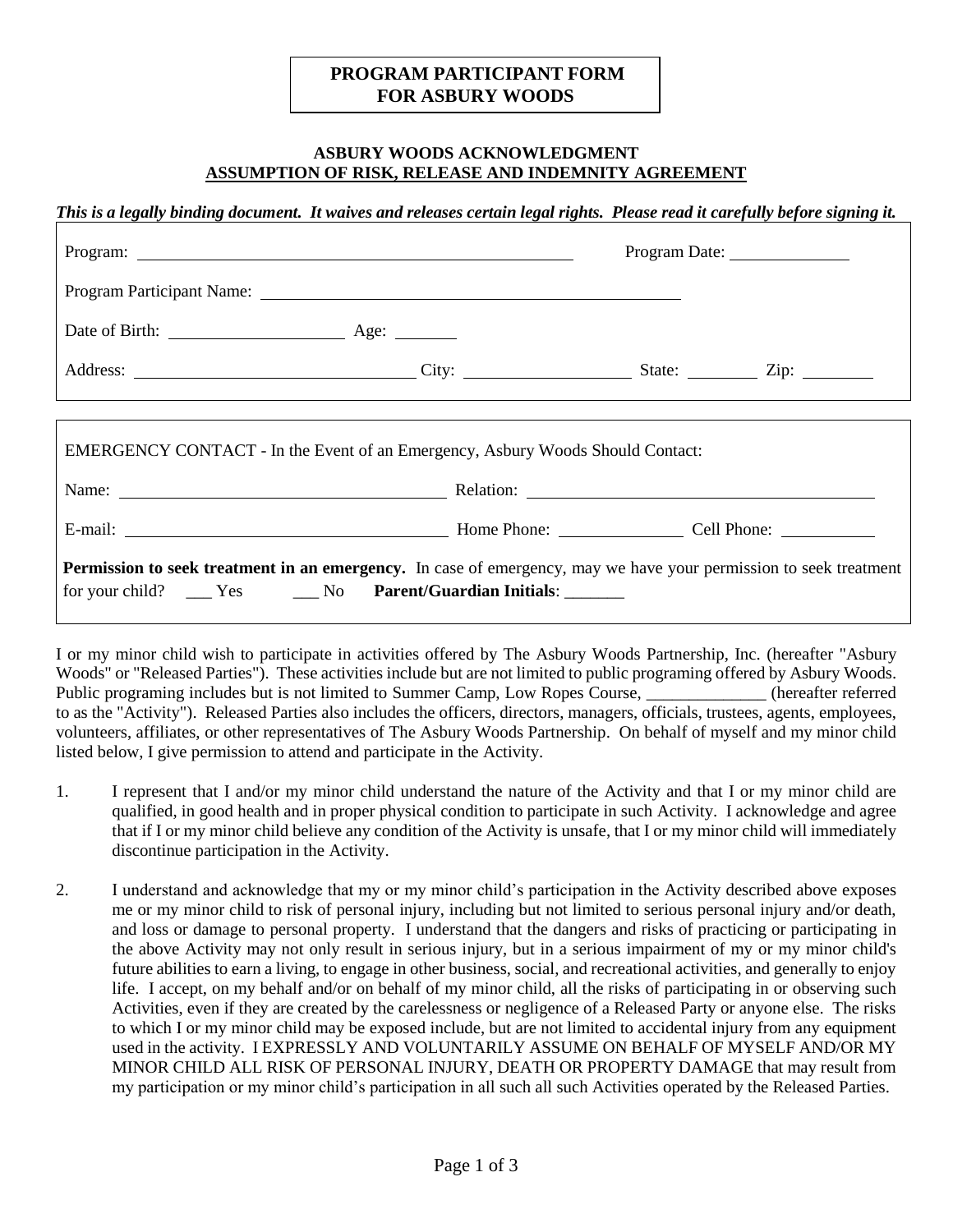3. **COVID-19.** The novel coronavirus, COVID-19, has been declared a worldwide pandemic by the World Health Organization. COVID-19 is extremely contagious resulting in symptoms that may be mild to symptoms that may result in death. As a result, federal, state, and local governments and federal and state health agencies recommend social distancing, frequent hand-washing and masking where possible. The Released Parties have put in place preventative measures aimed at reducing the spread of COVID-19; however, they cannot guarantee that you or your child will not become infected with COVID-19 while participating in any program. Further, attending programs operated by the Released Parties may increase your risk and your child's risk of contracting COVID-19.

**ASSUMPTION OF RISK**: I have read and understood the above warning concerning COVID-19. I or on behalf of my minor child hereby choose to accept the risk of contracting COVID-19 for myself and/or my minor child in order to utilize programing offered by the Released Parties. These programs are of such value to me and/or to my child, that I accept the risk of being exposed to, contracting, and/or spreading COVID-19 in order for me and/or my minor child to participate in programming operated by the Released Parties.

**WAIVER OF LAWSUIT/LIABILITY**: I hereby forever release and waive my right to bring suit against the Released Parties in connection with exposure, infection, and/or spread of COVID-19 related to participating in programming operated by the Released Parties. I understand that this waiver means I give up my right and my minor child's right to bring any claims including for personal injuries, death, disease or property losses, or any other loss, including but not limited to claims of negligence and give up any claim I or my minor child may have to seek damages, whether known or unknown, foreseen or unforeseen.

**COMPLIANCE WITH SAFETY GUIDELINES.** I am familiar with federal, state, and local laws, orders, directives, and guidelines related to COVID-19, including the Centers for Disease Control and Prevention (CDC) guidance on COVID-19. I or my minor child will comply with all such orders, directives, and guidelines while participating in the program, including, without limitation, requirements related to hand sanitation, social distancing, and use of face coverings. I or my minor child will also follow all instructions of the Released Parties and/or while participating in the program. I or my minor child agree not to attend the program if I or my minor child is experiencing symptoms of the COVID-19 (such as cough, shortness of breath, fever or any other symptom identified by the Centers for Disease Control, have a confirmed or suspected case of COVID-19, or have come in contact in the last fourteen (14) days with a person who has been confirmed or suspected of having COVID-19.

- 4. In consideration for the opportunity for me or my minor child to participate in the Activities operated by the Released Parties, I and my heirs, executors, administrators, successors, assigns and personal representatives, hereby RELEASE AND DISCHARGE the Asbury Woods Partnership, Inc., and its officers, directors, employees, agents, independent contractors, volunteers and affiliates (also included within the definition of "Released Parties") from any and all liability, known or unknown, past, present, or future, for personal injury, death, property damage, medical expenses, or other losses CAUSED BY THE NEGLIGENCE OR STRICT LIABILITY of the Released Parties, and I hereby RELEASE AND WAIVE such claims on behalf of myself and/or on behalf of my minor children.
- 5. I also agree NOT TO SUE OR MAKE A CLAIM AGAINST THE RELEASED PARTIES now or at any time in the future, or allow anyone to do so on my behalf or on behalf of my minor child, for personal injury, death, or property damage sustained as a result of my or my minor child's participation. I will indemnify and hold harmless the Released Parties from all claims, judgments and costs, including attorneys' fees, incurred in connection with any such claim or claims.
- 6. I fully understand and agree that Asbury Woods, at its sole discretion, may terminate my or my minor child's involvement as a participant at any time and for any reason.
- 7. I verify that no warranties or representations have been made to me concerning the activities both stated and not stated in this Agreement. I understand and intend that this document act as the broadest and most inclusive assumption of risk, waiver, release of liability, agreement not to sue and indemnity as permitted by the laws of the Commonwealth of Pennsylvania. If any portion of this Agreement is held to be invalid, I agree that the rest of it shall continue in full force and effect.